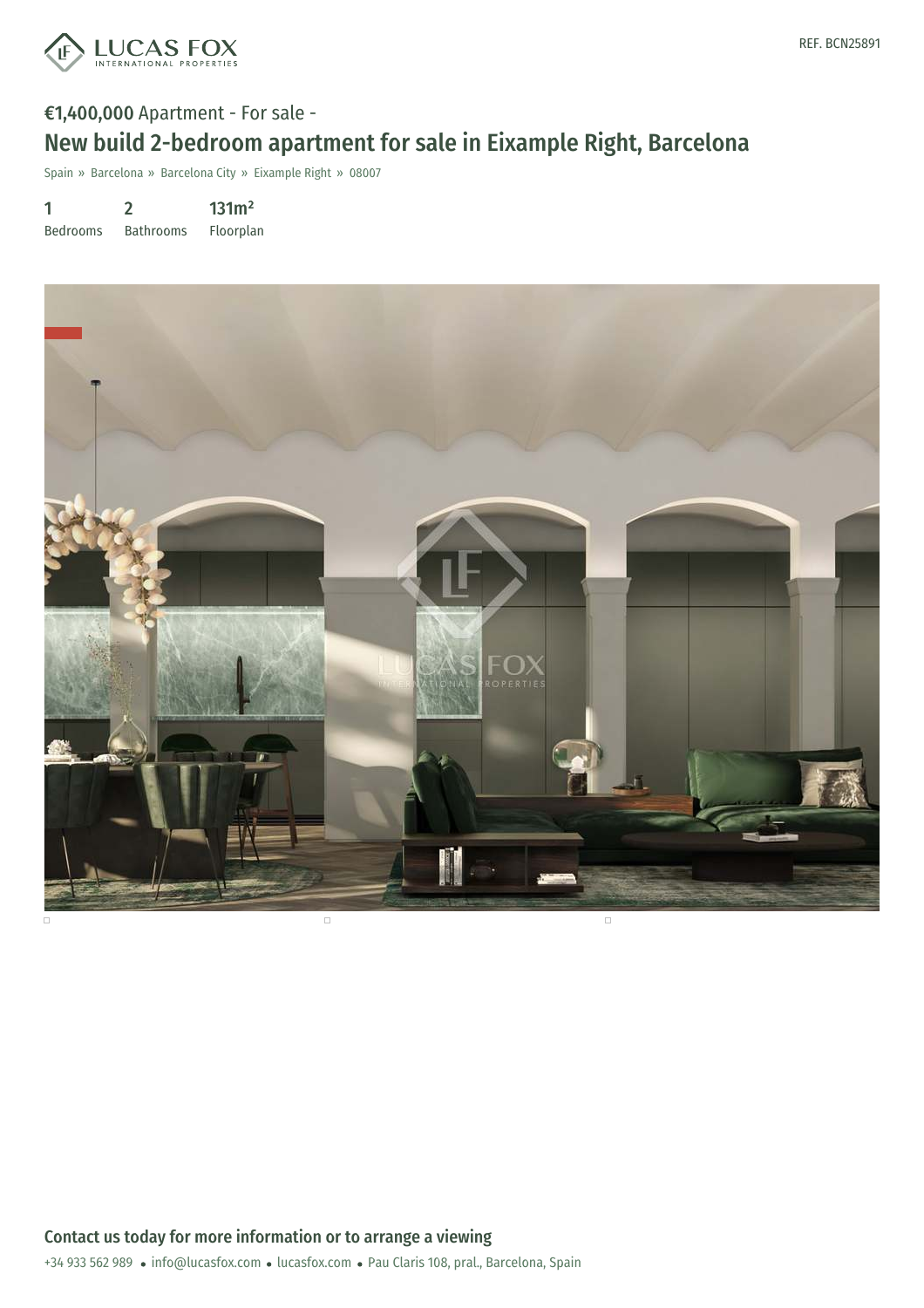

# €1,400,000 Apartment - For sale - New build 2-bedroom apartment for sale in Eixample Right, Barcelona

Spain » Barcelona » Barcelona City » Eixample Right » 08007

1 Bedrooms 2 Bathrooms 131m² Floorplan

#### OVERVIEW

## Modern and unique home in an 1871 building on Rambla Catalunya, in one of the most luxurious areas of Barcelona.

The Rambla Catalunya 29 development presents this luxurious 110 m², 2-bedroom penthouse in Barcelona's Golden Square, the most prestigious and sought-after area of Barcelona.

This refurbishment and expansion project, carried out by TBD Arquitectura, has prepared a magnificent building from 1871 to meet the expectations of the most discerning clients.

As its name suggests, this development is located on Rambla Catalunya, one of the most prominent modernist avenues in the centre of Barcelona. Always brimming with life, history and culture, this semi-pedestrianized thoroughfare is home to a selection of luxurious boutiques, exclusive brands, and prestigious restaurants and cafes. From here, you can walk to the most prominent places in the Eixample, or by public transport, thanks to its excellent connection to the metro, train and bus networks. In addition, it is right next to Passeig de Gracia, an avenue full of luxury establishments and emblematic buildings.

The wonderful façade of the property is combined with the contemporary interiors of this apartment, which are distributed in open rooms in which the layout flows, enhancing its spaciousness and light. As soon as you enter, it is obvious that it is not a conventional home.

We enter directly into the very large day area, consisting of an open space that integrates an equipped kitchen and a living-dining room. This exclusive space extends throughout the home and, at the [rear,](https://www.lucasfox.com) is the master bedroom. A bathroom completes the pr[operty.](mailto:info@lucasfox.com)

An apartment with an elegant style and the highest quality finishes, without a doubt the ideal home for a couple or a professional.

A luxurious new development in one of the liveliest and most cheerful avenues in the centre of Barcelona.

#### [lucasfox.com/go/bcn25891](https://www.lucasfox.com/go/bcn25891)

 $\Box$ 

Lift, High ceilings, Natural light, Wooden flooring, Air conditioning, Alarm, Double glazing, Equipped Kitchen, Heating, New build, Renovated, Transport nearby

### Contact us today for more information or to arrange a viewing

+34 933 562 989 · info@lucasfox.com · lucasfox.com · Pau Claris 108, pral., Barcelona, Spain